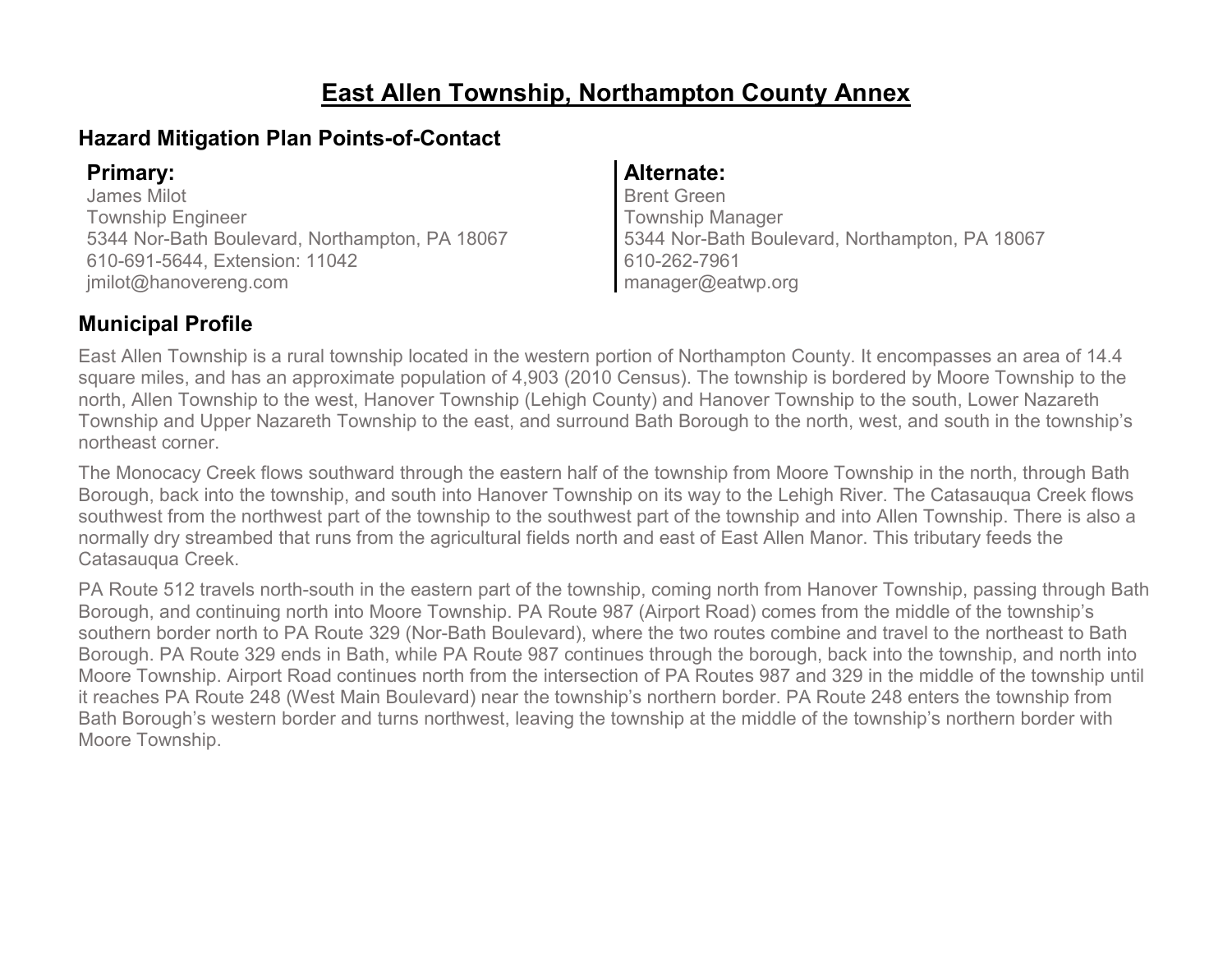### **Municipal Participation**

1. Identify municipal stakeholders to be involved in the planning process such as, floodplain administrator, public works, emergency management, engineers, planners, etc., and include their specific role in the process.

| Shawn Leidy, Zoning Officer                                         | Christopher Post, Emergency Management Coordinator |
|---------------------------------------------------------------------|----------------------------------------------------|
| Role: Zoning & Permitting                                           | Role: Administration                               |
| <b>Gary Mathesz, Public Works Director</b>                          | Hanover Engineering, Municipal Engineer            |
| <b>Role: Public Works</b>                                           | Role: Administration and Support                   |
| <b>Brent Green, Township Manager</b><br><b>Role: Administration</b> |                                                    |

2. Identify community stakeholders such as; neighborhood groups, religious groups, major employers / businesses, etc., that will be informed and / or involved in the planning process and describe how they will be involved.

East Allen relies on the Volunteer Fire and Ambulance companies to provide primary emergency management services. Businesses are primarily informed / notified during the Planning and Permitting phases of their building and occupancy.

3. Describe how the public **will be engaged** in the current planning process examples, newsletters, social media, etc., **and how they were engaged** since the 2013 Hazard Mitigation Plan.

The Township maintains a website, including email notification, issues seasonal newsletters and has incorporated a digital sign for public awareness and information.

### **Compliance with the National Flood Insurance Program (NFIP)**

| <b>Topic</b>                                                                                                                                      | Identify source of information, if<br>different from the one listed. | <b>Additional Comments</b>                                                                              |
|---------------------------------------------------------------------------------------------------------------------------------------------------|----------------------------------------------------------------------|---------------------------------------------------------------------------------------------------------|
| <b>1. Staff Resources</b>                                                                                                                         |                                                                      |                                                                                                         |
| Is the Community Floodplain Administrator (FPA) or NFIP Coordinator certified?                                                                    | <b>Community FPA</b>                                                 | <b>No</b>                                                                                               |
| Is floodplain management an auxiliary function?                                                                                                   | <b>Community FPA</b>                                                 | Yes                                                                                                     |
| Provide an explanation of NFIP administration services (e.g., permit review,<br>GGIS, education or outreach, inspections, engineering capability) | <b>Community FPA</b>                                                 | Primarily handled by the Zoning<br>Office and municipal engineer during<br>the planning and permitting. |
| What are the barriers to running an effective NFIP program in the community, if<br>any?                                                           | <b>Community FPA</b>                                                 | Public awareness and municipal<br>resources.                                                            |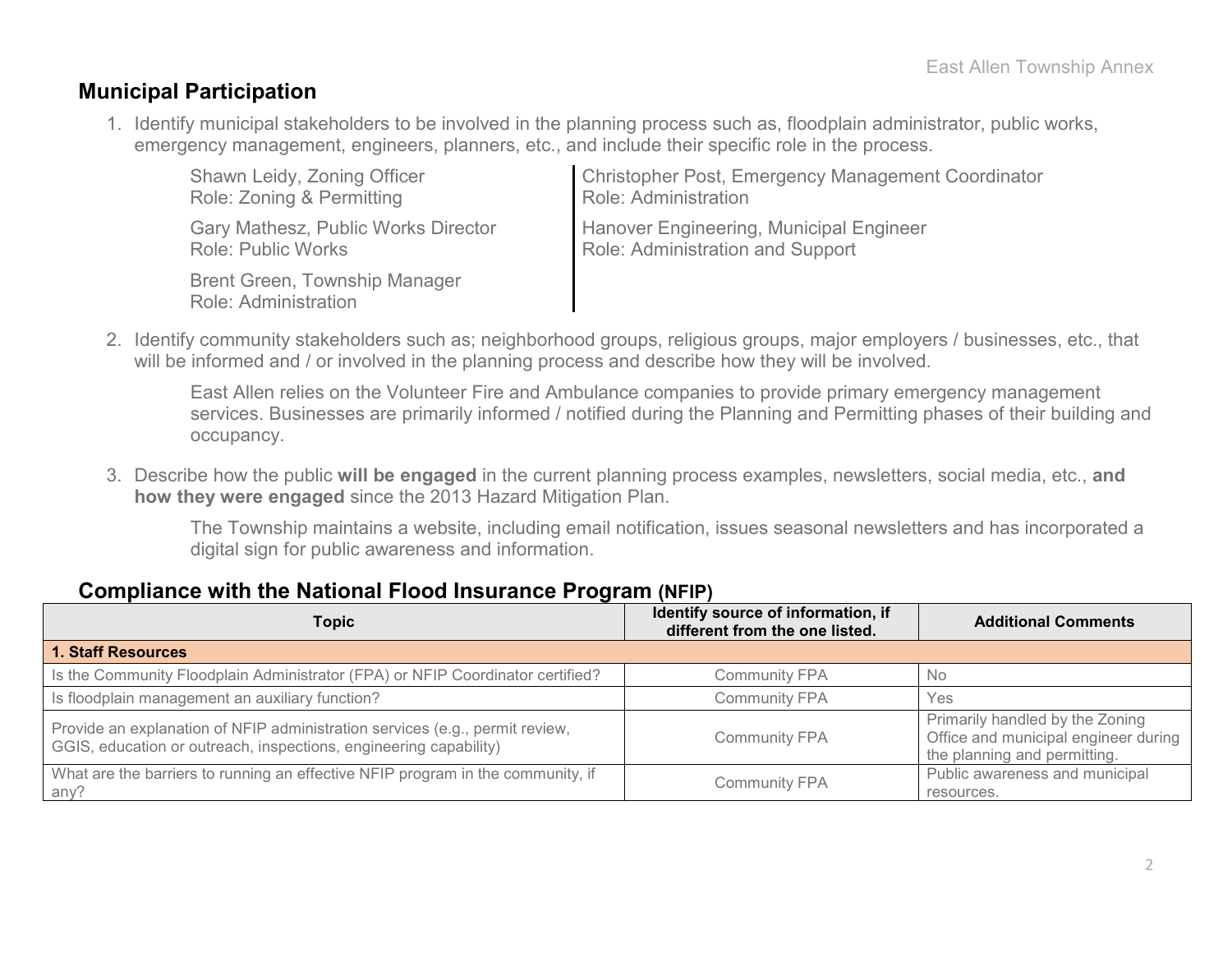# **Compliance with the National Flood Insurance Program (NFIP) –** *continued*

| <b>Topic</b>                                                                                                                                     | Identify source of information, if<br>different from the one listed.     | <b>Additional Comments</b>                                                      |
|--------------------------------------------------------------------------------------------------------------------------------------------------|--------------------------------------------------------------------------|---------------------------------------------------------------------------------|
| 2. Compliance History                                                                                                                            |                                                                          |                                                                                 |
| Is the community in good standing with the NFIP?                                                                                                 | State NFIP Coordinator, FEMA NFIP<br>Specialist, or community records    | Yes                                                                             |
| Are there any outstanding compliance issues (i.e., current violations)?                                                                          |                                                                          | No                                                                              |
| When was the most recent Community Assistance Visits (CAV) or Community<br>Assistance Contact (CAC)?                                             |                                                                          | Unknown                                                                         |
| Is a CAV or CAC scheduled or needed?                                                                                                             |                                                                          | No                                                                              |
| 3. Regulation                                                                                                                                    |                                                                          |                                                                                 |
| When did the community enter the NFIP?                                                                                                           | <b>NFIP Community Status Book</b>                                        | Unknown                                                                         |
| Are the Flood Insurance Rate Maps (FIRMs) digital or paper? How are residents<br>assisted with mapping?                                          | <b>Community FPA</b>                                                     | Both digital and hard copy.                                                     |
| Do floodplain regulations meet or exceed FEMA or State minimum requirements?<br>If so, in what ways?                                             | <b>Community FPA</b>                                                     | The local flood plain ordinance was<br>adopted after the most recent<br>update. |
| Describe the permitting process                                                                                                                  | Community FPA, State, FEMA NFIP                                          | Zoning Officer reviews and permits.                                             |
| <b>4. Insurance Summary</b>                                                                                                                      |                                                                          |                                                                                 |
| How many NFIP policies are in the community?<br>What is the total premium and coverage?                                                          | State NFIP Coordinator or<br><b>FEMA NFIP Specialist</b>                 | $+/- 8/TBD$                                                                     |
| How many claims have been paid in the community? What is the total amount of<br>paid claims? How many substantial damage claims have there been? | FEMA NFIP or Insurance Specialist                                        | <b>TBD</b>                                                                      |
| How many structures are exposed to flood risk within the community?                                                                              | <b>Community FPA or GIS Analyst</b>                                      | $+/- 29$                                                                        |
| Describe any areas of flood risk with limited NFIP policy coverage                                                                               | Community FPA or FEMA Insurance<br>Specialist                            | 3.7% land area located in 1% Annual<br>Flood.                                   |
| 5. Community Rating System (CRS)                                                                                                                 |                                                                          |                                                                                 |
| Does the community participate in CRS?                                                                                                           | Community FPA, State, or FEMA NFIP                                       | <b>No</b>                                                                       |
| If so, what is the community's CRS Class Ranking?                                                                                                | Flood Insurance Manual<br>(http://www.fema.gov/floodinsurancemanual.gov) |                                                                                 |
| What categories and activities provide CRS points and how can the Class be<br>improved?                                                          |                                                                          |                                                                                 |
| Does the plan include CRS planning requirements?                                                                                                 | Community FPA, FEMA CRS<br>Coordinator, or ISO representative            |                                                                                 |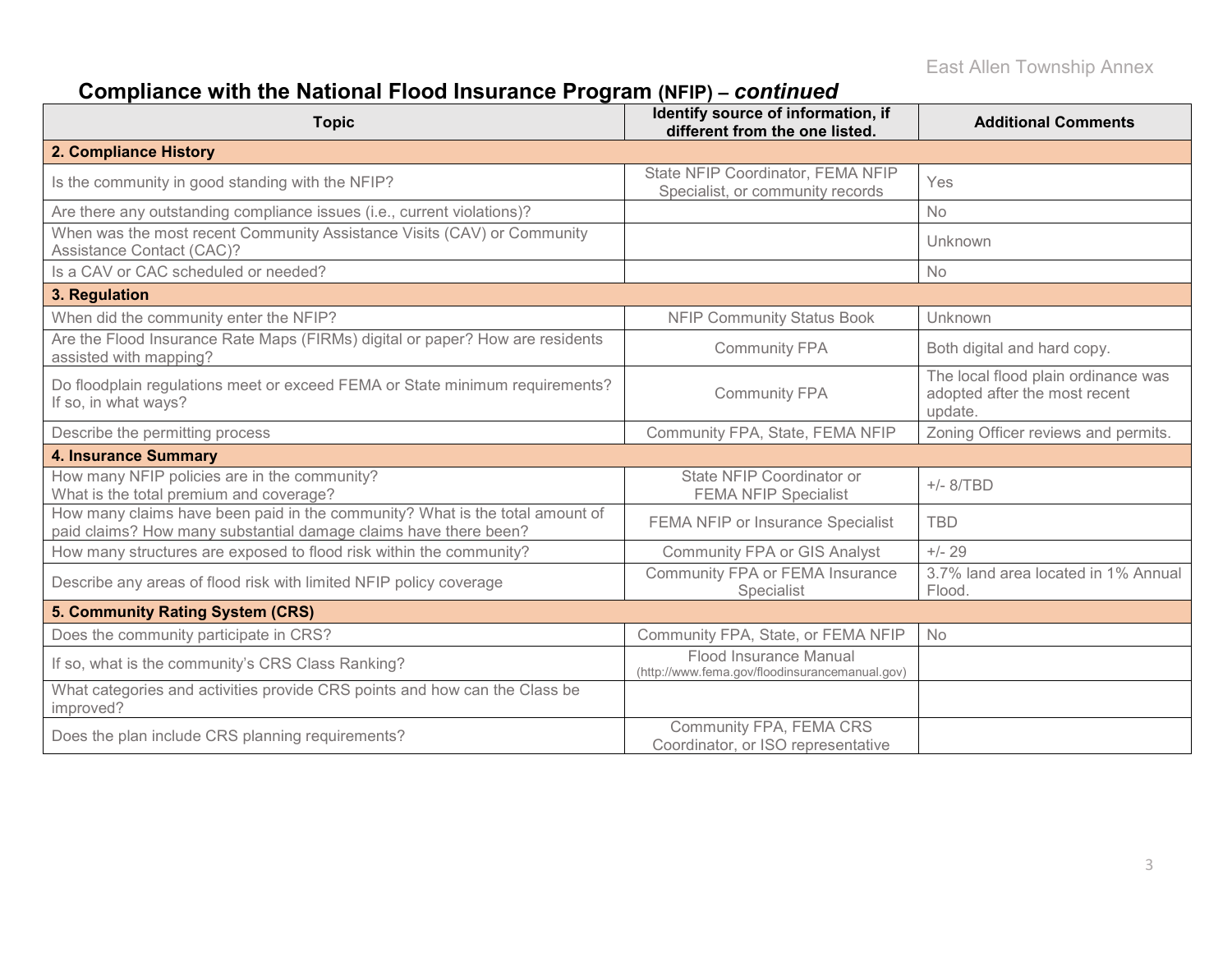### **Community Assets**

Community assets are defined to include anything that is important to the character as well as the function of a community, and can be described in four categories, they are; people, economy, natural environment and built environment. Please identify the community assets and location under each category.

#### **1. People**

 Concentrations of vulnerable populations such as the elderly, physically or mentally disabled, non-English speaking, and the medically or chemically dependent.

The Township is primarily rural with the greatest concentration of residential properties along the southerly portion of the township.

 Types of visiting populations where large numbers of people are concentrated such as visitors for special events and students.

Other than the businesses along Airport Road and Route 512 corridor, Churches, and Municipal Building, the only areas for visiting populations would be Events at either Bicentennial or Jacksonville Parks.

#### **2. Economy**

Major employers, primary economic sectors such as agriculture and commercial centers where losses would have a severe impact on the community.

Agriculture is a primary economic concern throughout the Township, with business employment primarily concentrated to the Airport Road and Route 512 corridors.

#### **3. Natural Environment**

Those areas / features that can provide protective functions that reduce the magnitude of hazard events such as, wetlands or riparian areas, and other environmental features important to protect.

In addition to Federal Floodplain Mapping, the Township Zoning Ordinance creates the Conservation Zone to provide additional regulations for development along sensitive natural features, including streams, wetlands, steep slopes, rock outcroppings, etc., which are also protected in the other Zoning Districts as well.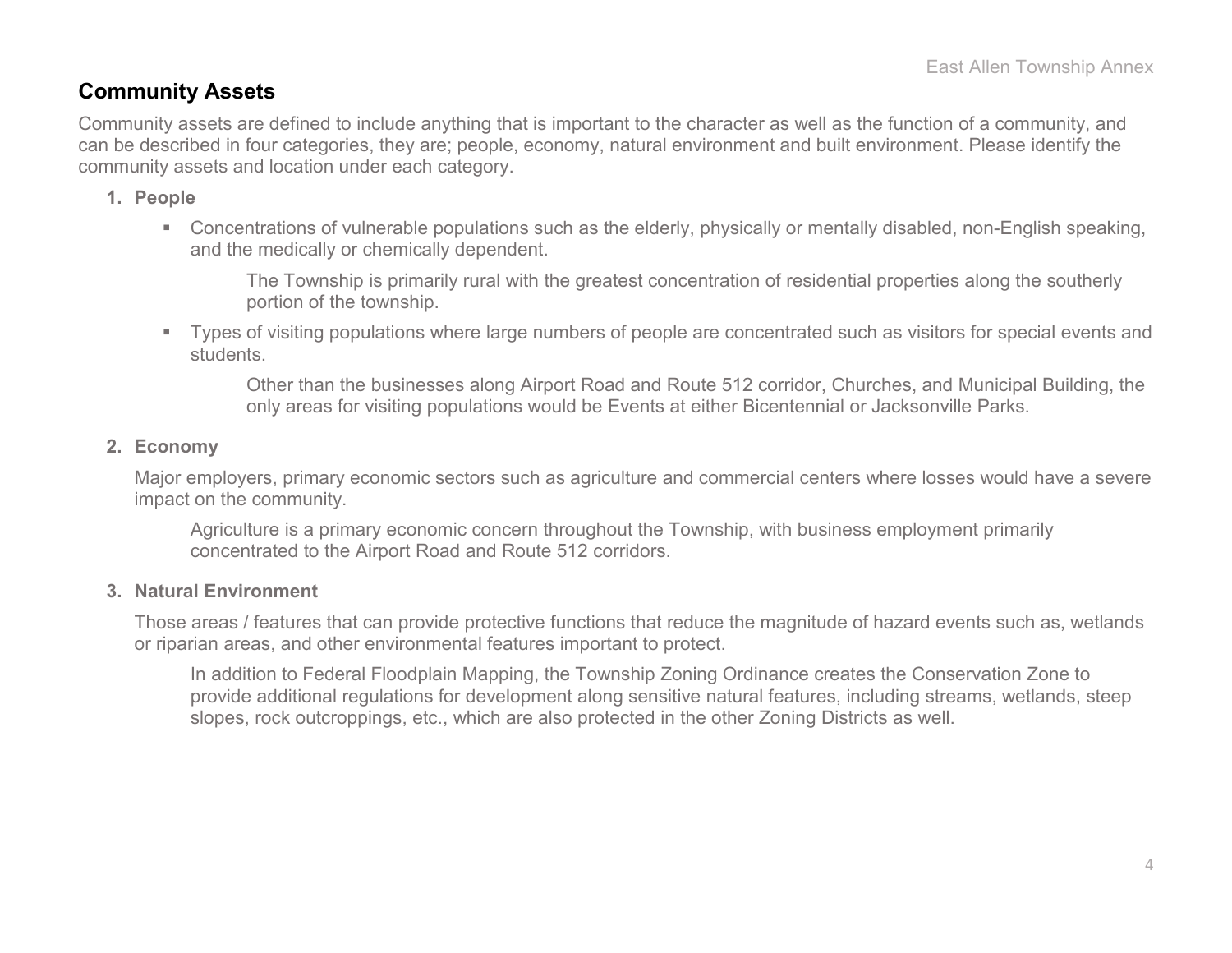### **Community Assets –** *continued*

- **4. Built Environment**
	- Existing structures such as, concentrations of buildings that may be more vulnerable to hazards based on location, age, construction type and / or condition of use.

Approximately 29 structures area located within the 1% annual flood area, with the greatest concentration along the Monocacy Creek.

 Infrastructure systems such as water and wastewater facilities, power utilities, transportation systems, communication systems, energy pipelines and storage.

East Allen Gardens portable water system is located within the 1% annual flood area.

 High potential loss facilities such as, dams, locations that house hazardous materials, military and / or civilian defense installations.

None known

 Critical facilities such as, hospitals, medical facilities, police and fires stations, emergency operations centers, shelters, schools and airports / heliports.

Critical facilities are dispersed along the Route 329 and Route 512 corridors.

Cultural / historical resources such as, museums, parks, stadiums, etc.

Bicentennial Park is located along a drainage channel in the southeasterly portion of the Township while Jacksonville Park and the Governor Wolfe historic structures are located in and around the Jacksonville area along Jacksonville Road.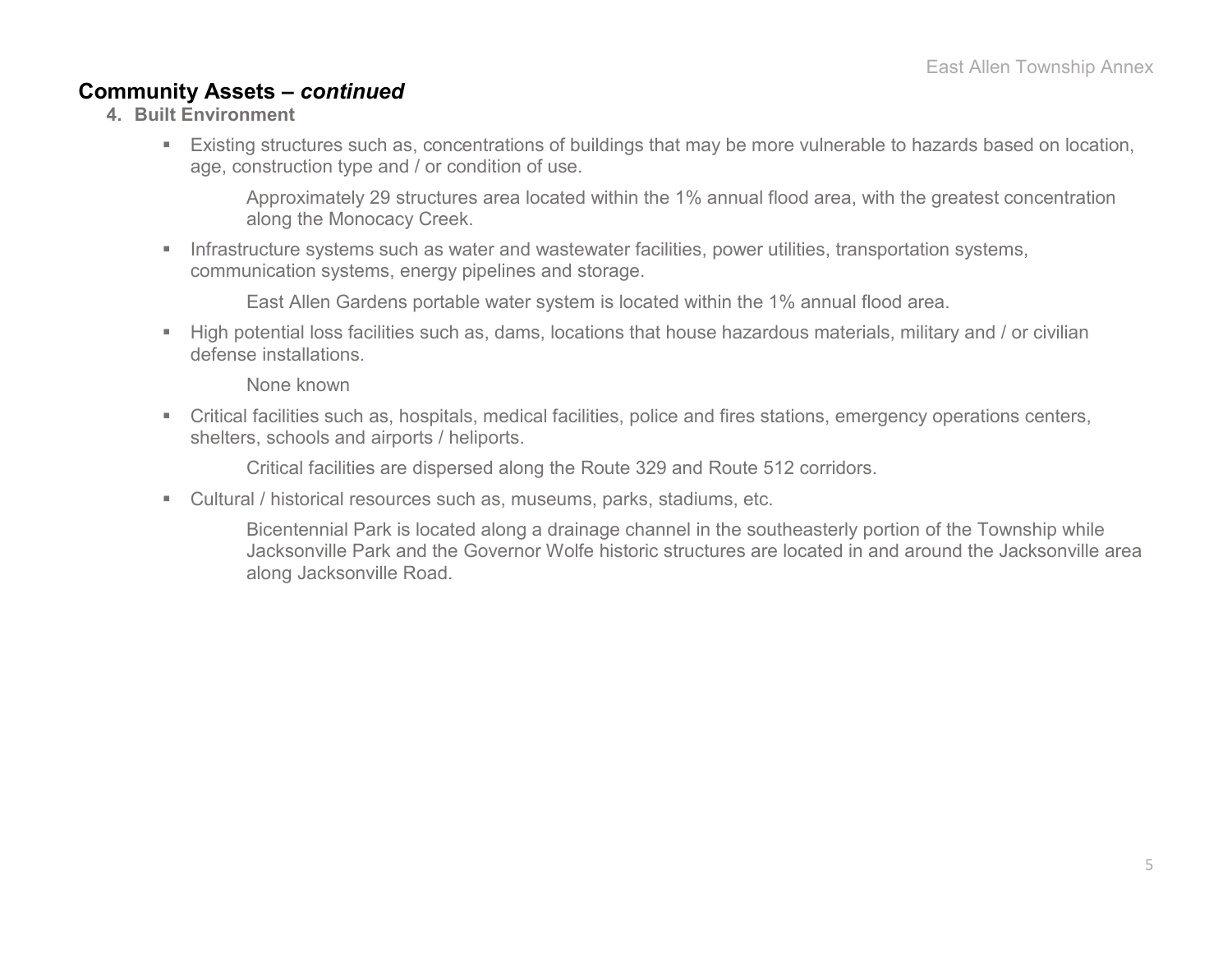# **Capability Assessment**

|                                  |                                                                  | <b>Status</b>        |                                                              |                      |                                              | <b>Effect on</b><br><b>Hazard Loss</b>                 |                                                               | Has the 2013                                                                                     | How can                                                                    |                                                           |
|----------------------------------|------------------------------------------------------------------|----------------------|--------------------------------------------------------------|----------------------|----------------------------------------------|--------------------------------------------------------|---------------------------------------------------------------|--------------------------------------------------------------------------------------------------|----------------------------------------------------------------------------|-----------------------------------------------------------|
| Capability                       | <b>Regulatory</b><br>$\checkmark$ Tools<br>$\checkmark$ Programs | Place<br>$\subseteq$ | <b>Date</b><br><b>Adopted</b><br><b>or</b><br><b>Updated</b> | Development<br>Under | Department /<br><b>Agency</b><br>Responsible | <b>Reduction:</b><br>-Supports<br>-Neutral<br>-Hinders | <b>Change since</b><br>2013 Plan?<br>+ Positive<br>- Negative | Plan been<br>integrated<br>into the<br><b>Regulatory</b><br><b>Tool/Program</b><br>? If so, how? | these<br>capabilities<br>be expanded<br>and improved<br>to reduce<br>risk? | <b>Additional</b><br><b>Comments</b>                      |
|                                  | Comprehensive Plan                                               | $\times$             | 2016                                                         |                      | Internal and<br>Hanover<br>Engineering       | S                                                      |                                                               |                                                                                                  |                                                                            |                                                           |
|                                  | Capital Improvement Plan                                         | X                    |                                                              |                      | Internal                                     | S                                                      |                                                               |                                                                                                  |                                                                            | Twp. Manager<br>and Public<br>Works Dir.                  |
|                                  | Economic Development Plan                                        |                      |                                                              |                      |                                              |                                                        |                                                               |                                                                                                  |                                                                            |                                                           |
|                                  | <b>Continuity of Operations Plan</b>                             | $\times$             | 2012                                                         |                      |                                              | $\mathbb N$                                            |                                                               |                                                                                                  |                                                                            |                                                           |
|                                  | Stormwater Management Plan /<br>Ordinance                        | $\times$             | 2007                                                         |                      | Hanover<br>Engineering                       | $\mathbf S$                                            |                                                               |                                                                                                  |                                                                            | Participating in<br><b>LVPC Update</b>                    |
|                                  | Open Space Management Plan<br>(or Parks/Rec., Greenways Plan)    | $\times$             | 2011                                                         |                      | Internal                                     | S                                                      |                                                               |                                                                                                  |                                                                            | Twp. Manager<br>& Recreation<br>Director                  |
| <b>Planning &amp; Regulatory</b> | <b>Natural Resource Protection Plan</b>                          | $\times$             | 2004                                                         |                      | Internal and<br>Hanover<br>Engineering       | S                                                      |                                                               |                                                                                                  |                                                                            | Part of Zoning<br>and SALDO                               |
|                                  | <b>Transportation Plan</b>                                       |                      |                                                              |                      |                                              |                                                        |                                                               |                                                                                                  |                                                                            |                                                           |
|                                  | <b>Historic Preservation Plan</b>                                |                      |                                                              |                      |                                              |                                                        |                                                               |                                                                                                  |                                                                            |                                                           |
| $\div$                           | Floodplain Management Plan                                       | X                    | 2014                                                         |                      | External                                     | S                                                      |                                                               |                                                                                                  |                                                                            | Hanover<br>Engineering &<br>Third Party<br>Zoning Officer |
|                                  | <b>Farmland Preservation</b>                                     |                      |                                                              |                      |                                              |                                                        |                                                               |                                                                                                  |                                                                            |                                                           |
|                                  | <b>Evacuation Plan</b>                                           | $\times$             | 2012                                                         |                      | Internal                                     | $\mathsf S$                                            |                                                               |                                                                                                  |                                                                            |                                                           |
|                                  | Disaster Recovery Plan                                           | $\times$             | 2012                                                         |                      | Internal                                     | S                                                      |                                                               |                                                                                                  |                                                                            |                                                           |
|                                  | <b>Hazard Mitigation Plan</b>                                    | $\mathsf X$          | 10/2018                                                      |                      | Internal and<br>Hanover<br>Engineering       | $\mathbb S$                                            |                                                               | N/A                                                                                              |                                                                            | Participating in<br><b>LVPC Update</b>                    |
|                                  | <b>Emergency Operations Plan</b>                                 | $\times$             | 2/2012                                                       |                      | Internal                                     | S                                                      |                                                               |                                                                                                  |                                                                            |                                                           |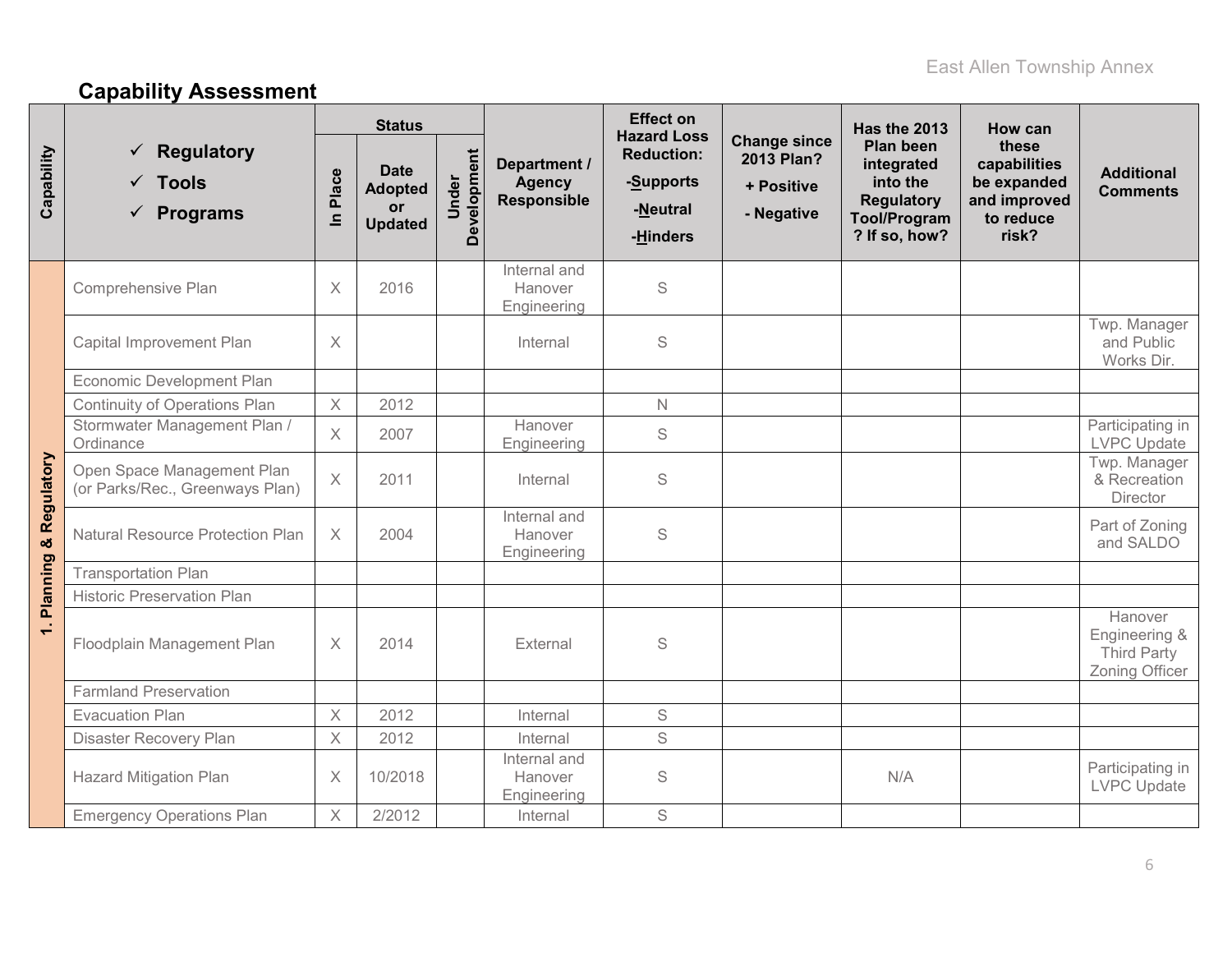|            | <b>Effect on</b><br><b>Status</b>                                    |            |                                                       | Has the 2013              | How can                                             |                                                                              |                                                               |                                                                                                  |                                                                            |                                                                  |
|------------|----------------------------------------------------------------------|------------|-------------------------------------------------------|---------------------------|-----------------------------------------------------|------------------------------------------------------------------------------|---------------------------------------------------------------|--------------------------------------------------------------------------------------------------|----------------------------------------------------------------------------|------------------------------------------------------------------|
| Capability | $\checkmark$ Regulatory<br>$\sqrt{ }$ Tools<br>$\checkmark$ Programs | Place<br>르 | <b>Date</b><br><b>Adopted</b><br>or<br><b>Updated</b> | pment<br>Under<br>Develop | Department /<br><b>Agency</b><br><b>Responsible</b> | <b>Hazard Loss</b><br><b>Reduction:</b><br>-Supports<br>-Neutral<br>-Hinders | <b>Change since</b><br>2013 Plan?<br>+ Positive<br>- Negative | Plan been<br>integrated<br>into the<br><b>Regulatory</b><br><b>Tool/Program</b><br>? If so, how? | these<br>capabilities<br>be expanded<br>and improved<br>to reduce<br>risk? | <b>Additional</b><br><b>Comments</b>                             |
|            | <b>Zoning Regulations</b>                                            | $\times$   | 2004                                                  |                           | Internal and<br>Hanover<br>Engineering              | S                                                                            |                                                               |                                                                                                  |                                                                            | Always<br>Updating                                               |
| Regulatory | <b>Floodplain Regulations</b>                                        | $\times$   | 2014                                                  |                           | External                                            | S                                                                            |                                                               |                                                                                                  |                                                                            | Hanover<br>Engineering &<br><b>Third Party</b><br>Zoning Officer |
| ಯ          | <b>NFIP Participation</b>                                            | $\times$   | 2001                                                  |                           | Internal                                            |                                                                              |                                                               |                                                                                                  |                                                                            |                                                                  |
| Planning   | <b>Building Code</b>                                                 | $\times$   |                                                       |                           | External                                            | S                                                                            |                                                               |                                                                                                  |                                                                            | <b>Third Party</b><br>Zoning Officer<br>/ BCO                    |
| $\div$     | Fire Code                                                            | $\times$   |                                                       |                           | External                                            | S                                                                            |                                                               |                                                                                                  |                                                                            | BCO, VFC &<br><b>Third Party</b>                                 |
|            | Other                                                                | $\times$   | 2000                                                  |                           | Internal and<br>Hanover<br>Engineering              | S                                                                            |                                                               |                                                                                                  |                                                                            | SALDO-<br>Always<br>Updating                                     |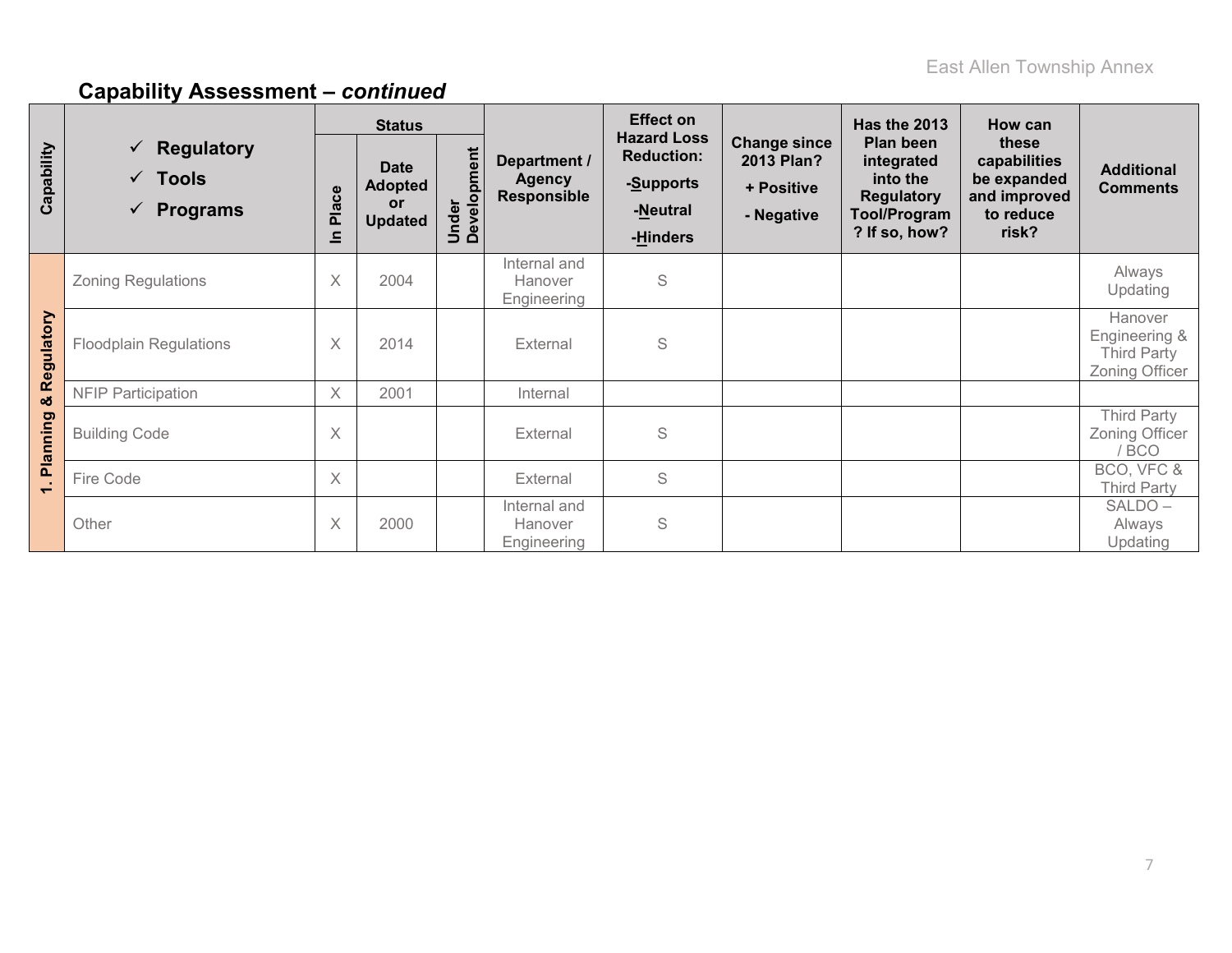| Capability        | $\checkmark$ Staff<br><b>Personnel</b><br><b>Resources</b><br>✓                                                                  | <b>Yes</b> | <b>No</b> | Department /<br><b>Agency</b>          | <b>Change since</b><br>2013 Plan?<br>+ Positive<br>- Negative | How can these<br>capabilities be<br>expanded and<br>improved to<br>reduce risk? | <b>Additional</b><br><b>Comments</b>                      |
|-------------------|----------------------------------------------------------------------------------------------------------------------------------|------------|-----------|----------------------------------------|---------------------------------------------------------------|---------------------------------------------------------------------------------|-----------------------------------------------------------|
|                   | Planners (with land use / land development knowledge)                                                                            | X          |           | Internal and<br>Hanover<br>Engineering |                                                               |                                                                                 | Twp. Planning<br>Commission and<br>Hanover<br>Engineering |
|                   | Planners or engineers (with natural and / or human-caused hazards<br>knowledge)                                                  | $\times$   |           | Hanover<br>Engineering                 |                                                               |                                                                                 |                                                           |
| Technology        | Engineers or professionals trained in building and / or infrastructure<br>construction practices (including building inspectors) | $\times$   |           | Hanover<br>Engineering                 |                                                               |                                                                                 |                                                           |
|                   | <b>Emergency Manager</b>                                                                                                         | $\times$   |           | Internal                               |                                                               |                                                                                 | Part Time Twp.                                            |
| ×                 | Floodplain administrator / manager                                                                                               | X          |           | External                               |                                                               |                                                                                 | <b>Third Party</b><br><b>Zoning Officer</b>               |
|                   | Land surveyors                                                                                                                   | X          |           | Hanover<br>Engineering                 |                                                               |                                                                                 |                                                           |
| Administrative    | Staff familiar with the hazards of the community                                                                                 | X          |           | Internal and<br>Hanover<br>Engineering |                                                               |                                                                                 |                                                           |
| $\mathbf{\Omega}$ | Personnel skilled in Geographical Information Systems (GIS) and /<br>or FEMA's HAZUS program                                     |            |           | Hanover<br>Engineering                 |                                                               |                                                                                 |                                                           |
|                   | Grant writers or fiscal staff to handle large / complex grants                                                                   | X          |           | Internal                               |                                                               |                                                                                 |                                                           |
|                   | Other                                                                                                                            |            |           |                                        |                                                               |                                                                                 |                                                           |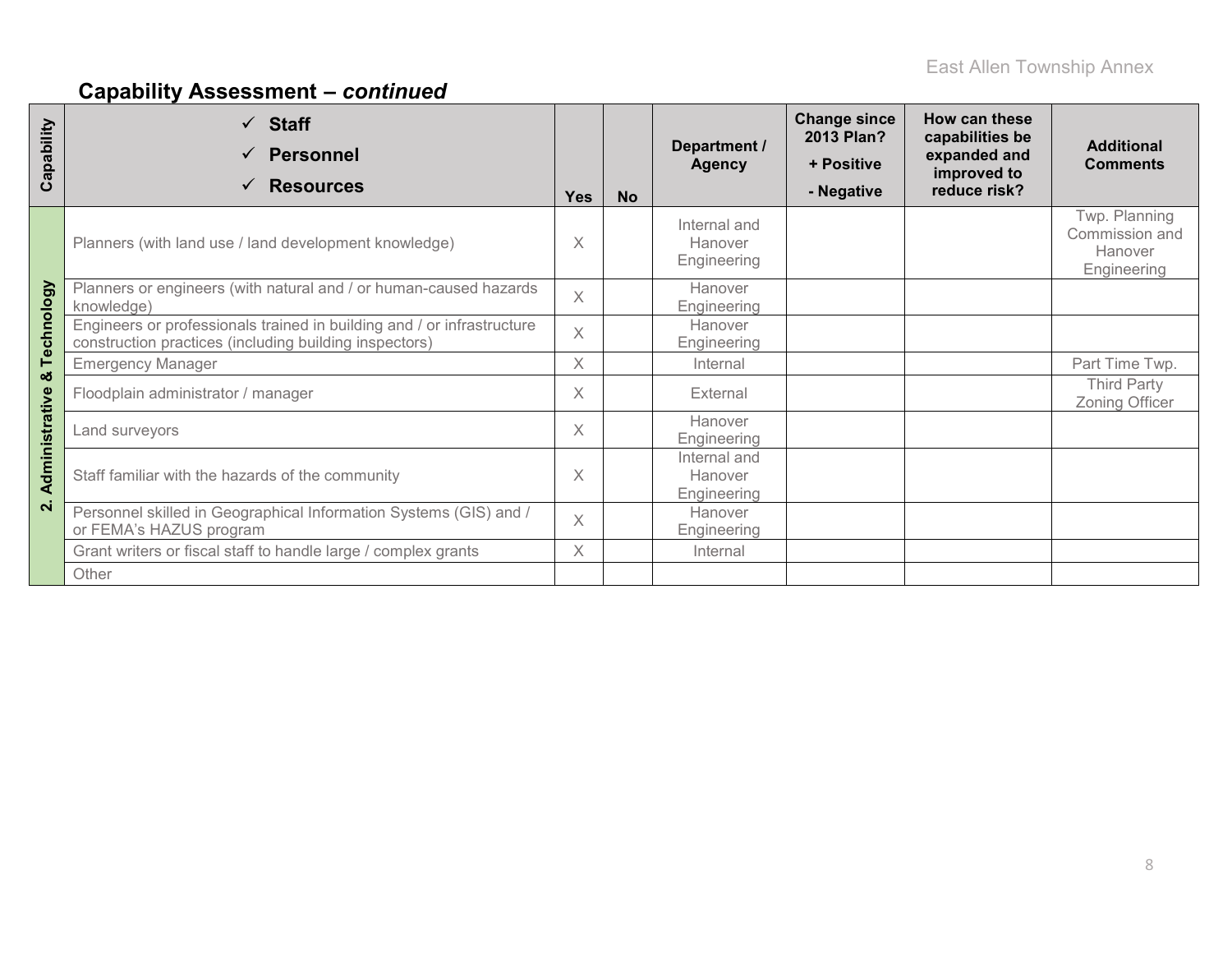| Capability                                              | <b>Yes</b> | <b>No</b> | Department /<br><b>Agency</b> | <b>Change since</b><br>2013 Plan?<br>+ Positive<br>- Negative | How can these<br>capabilities be<br>expanded and<br>improved to<br>reduce risk? | <b>Additional</b><br><b>Comments</b>                  |
|---------------------------------------------------------|------------|-----------|-------------------------------|---------------------------------------------------------------|---------------------------------------------------------------------------------|-------------------------------------------------------|
| Capital improvement programming                         | X          |           | Internal                      |                                                               |                                                                                 | Board of Sups.,<br>Twp. Manager &<br>Sec. / Treasurer |
| <b>Community Development Block Grants (CDBG)</b>        | X          |           | Internal                      |                                                               |                                                                                 | Board of Sups.,<br>Twp. Manager &<br>Sec. / Treasurer |
| 3. Financial Resources<br>Special purposes taxes        | X          |           | Internal                      |                                                               |                                                                                 | Board of Sups.,<br>Twp. Manager &<br>Sec. / Treasurer |
| Gas / Electricity utility fees                          |            | X         |                               |                                                               |                                                                                 |                                                       |
| Water / Sewer fees                                      |            | X         |                               |                                                               |                                                                                 |                                                       |
| Stormwater utility fees                                 |            | X         |                               |                                                               |                                                                                 |                                                       |
| Development impact fees                                 | $\times$   |           | Internal                      |                                                               |                                                                                 | Board of Sups.,<br>Twp. Manager &<br>Sec. / Treasurer |
| General obligation, revenue, and / or special tax bonds |            | X         |                               |                                                               |                                                                                 |                                                       |
| Partnering arrangements or intergovernmental agreements | X          |           | Internal                      |                                                               |                                                                                 | Board of Sups.,<br>Twp. Manager &<br>Sec. / Treasurer |
| Other                                                   |            |           |                               |                                                               |                                                                                 |                                                       |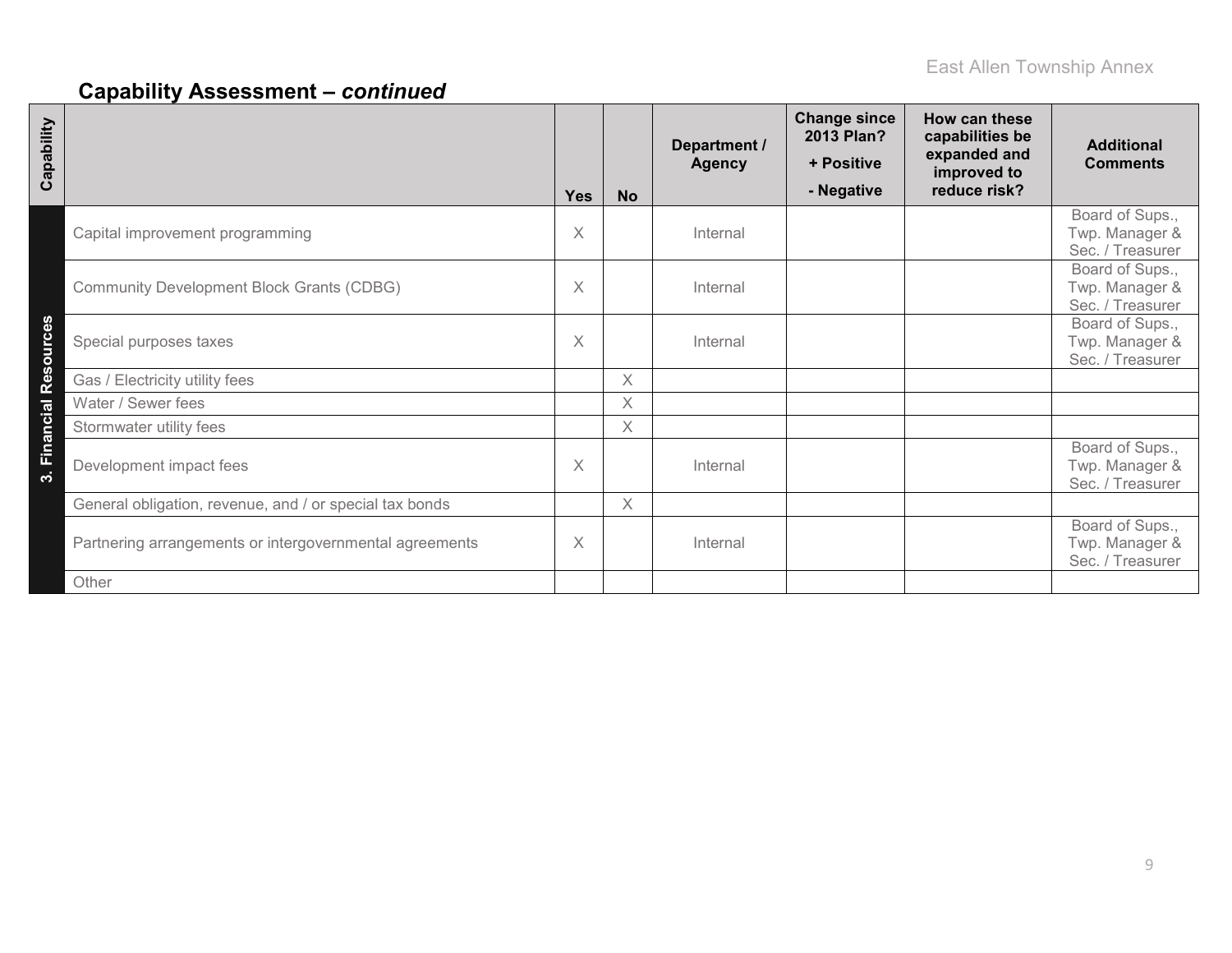| Capability           | Program<br>✓<br>Organization<br>$\checkmark$                                                                                                                      | <b>Yes</b> | <b>No</b> | Department /<br><b>Agency</b> | <b>Change since</b><br>2013 Plan?<br>+ Positive<br>- Negative                                         | How can these<br>capabilities be<br>expanded and<br>improved to<br>reduce risk? | <b>Additional</b><br><b>Comments</b>                            |
|----------------------|-------------------------------------------------------------------------------------------------------------------------------------------------------------------|------------|-----------|-------------------------------|-------------------------------------------------------------------------------------------------------|---------------------------------------------------------------------------------|-----------------------------------------------------------------|
|                      | <b>Firewise Communities Certification</b>                                                                                                                         |            | X         |                               |                                                                                                       |                                                                                 |                                                                 |
|                      | <b>StormReady Certification</b>                                                                                                                                   |            | X         |                               |                                                                                                       |                                                                                 |                                                                 |
|                      | Natural disaster or safety-related school programs                                                                                                                |            | Χ         |                               |                                                                                                       |                                                                                 |                                                                 |
| <b>Outreach</b><br>ఱ | Ongoing public education or information programs such as,<br>responsible water use, fire safety, household preparedness, and<br>environmental education.          | $\times$   |           |                               | Enhance<br>website<br>capabilities &<br>changeable<br>message sign<br>at Municipal<br><b>Building</b> |                                                                                 |                                                                 |
| Education            | Public-private partnership initiatives addressing disaster related<br>issues.                                                                                     |            | $\times$  |                               |                                                                                                       |                                                                                 |                                                                 |
| $\vec{r}$            | Local citizen groups or non-profit organizations focused on<br>environmental protection, emergency preparedness, access and<br>functional needs populations, etc. | $\times$   |           |                               |                                                                                                       |                                                                                 | Volunteer<br>Emergency<br>Services and<br>various<br>committees |
|                      | Other                                                                                                                                                             |            |           |                               |                                                                                                       |                                                                                 |                                                                 |

| ΕŅ<br>$\overline{\mathbf{c}}$<br>Capat |                                | Limited | <b>Degree of Capability</b><br><b>Moderate</b> | <b>High</b> | Change since the 2013 Hazard<br><b>Mitigation Plan?</b><br>If so, how? | <b>Additional Comments</b> |
|----------------------------------------|--------------------------------|---------|------------------------------------------------|-------------|------------------------------------------------------------------------|----------------------------|
| Ĕ                                      | <b>Planning and Regulatory</b> | Χ       |                                                |             | No                                                                     |                            |
| $\mathbf{Q}$<br><b>Self</b>            | Administrative and Technical   | X       |                                                |             | No                                                                     |                            |
| ess<br>$\dot{\mathbf{v}}$              | Financial                      | X       |                                                |             | No                                                                     |                            |
|                                        | <b>Education and Outreach</b>  | Χ       |                                                |             | <b>No</b>                                                              |                            |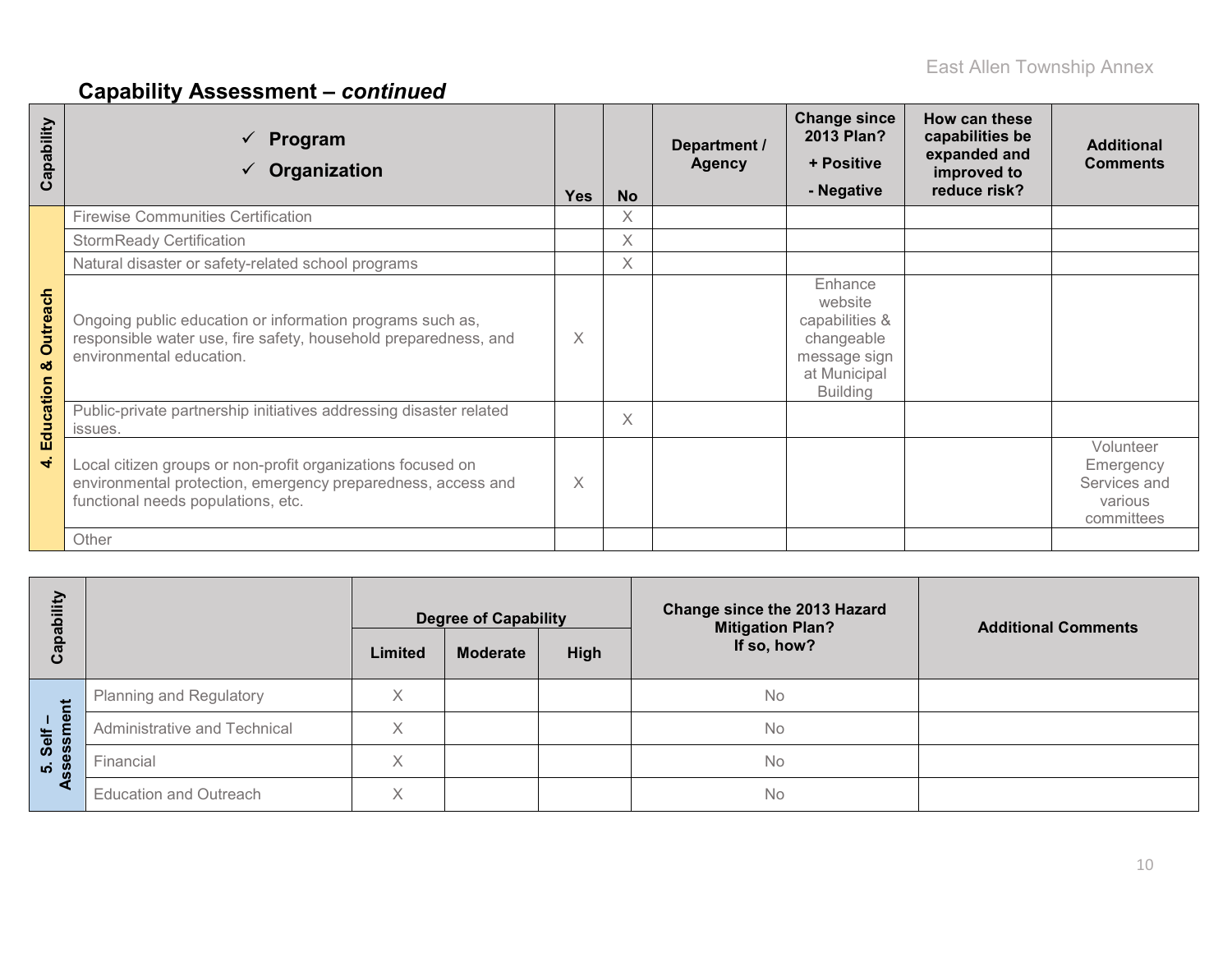| Development /<br><b>Property Name</b>        | <b>Type of Development</b>  | <b>Number of Structures</b> | Location                                                        | <b>Known Hazard Zone</b> | <b>Description / Status</b> |
|----------------------------------------------|-----------------------------|-----------------------------|-----------------------------------------------------------------|--------------------------|-----------------------------|
| <b>Farmhouse Mews</b>                        | Residential /<br>Commercial |                             | SE Quad of Intersection<br>of Airport Rd. &<br>Hanoverville Rd. | None                     | N/A                         |
| Locust Manor                                 | Residential /<br>Commercial |                             | SW Quad of Intersection of<br>Route 512 & Locust Rd.            | None                     | N/A                         |
| Atiyeh Route 512 Pcop                        | Residential /<br>Commercial |                             | West side of Route 512<br>south of Steuben Rd.<br>Extension     | Contaminated Soils       | N/A                         |
| Sunny Slope Farm<br>adjacent to Bicentennial | Residential                 | 84                          | Dogwood Rd., east of<br><b>Bicentennial Park</b>                | Flood                    | Planning                    |
| Hanover Oaks / Valley View                   | Residential                 |                             | N. of Hanoverville Rd.<br>partially in<br>Hanover Twp., N.C.    | None                     | Construction                |
| Airport Road Lot 1                           | Industrial                  |                             | SE Quad of Intersection of<br>Airport Rd. & SR 329              | None                     | Planning                    |

### **Known or Anticipated Future Development / Redevelopment**

## **Natural & Non-Natural Event History Specific to East Allen Township**

| <b>Type of Event and Date(s)</b>        | <b>FEMA Disaster #</b><br>(if applicable) | Local Damage(s) or Loss(es)                                                |
|-----------------------------------------|-------------------------------------------|----------------------------------------------------------------------------|
| <b>Snow Related Winter Event</b>        | 80AUA                                     | \$32,568 Costs submitted for \$31,393.15 reimbursement                     |
| Pennsylvania COVID-19 Pandemic - 1/2020 | DR-4506-PA                                | Emergency Protective measures to combat COVID-19 Pandemic.                 |
| Remnants of Hurricane Ida               | <b>DR-4618-PA</b>                         | Assistance to eligible individuals and families affected by this disaster. |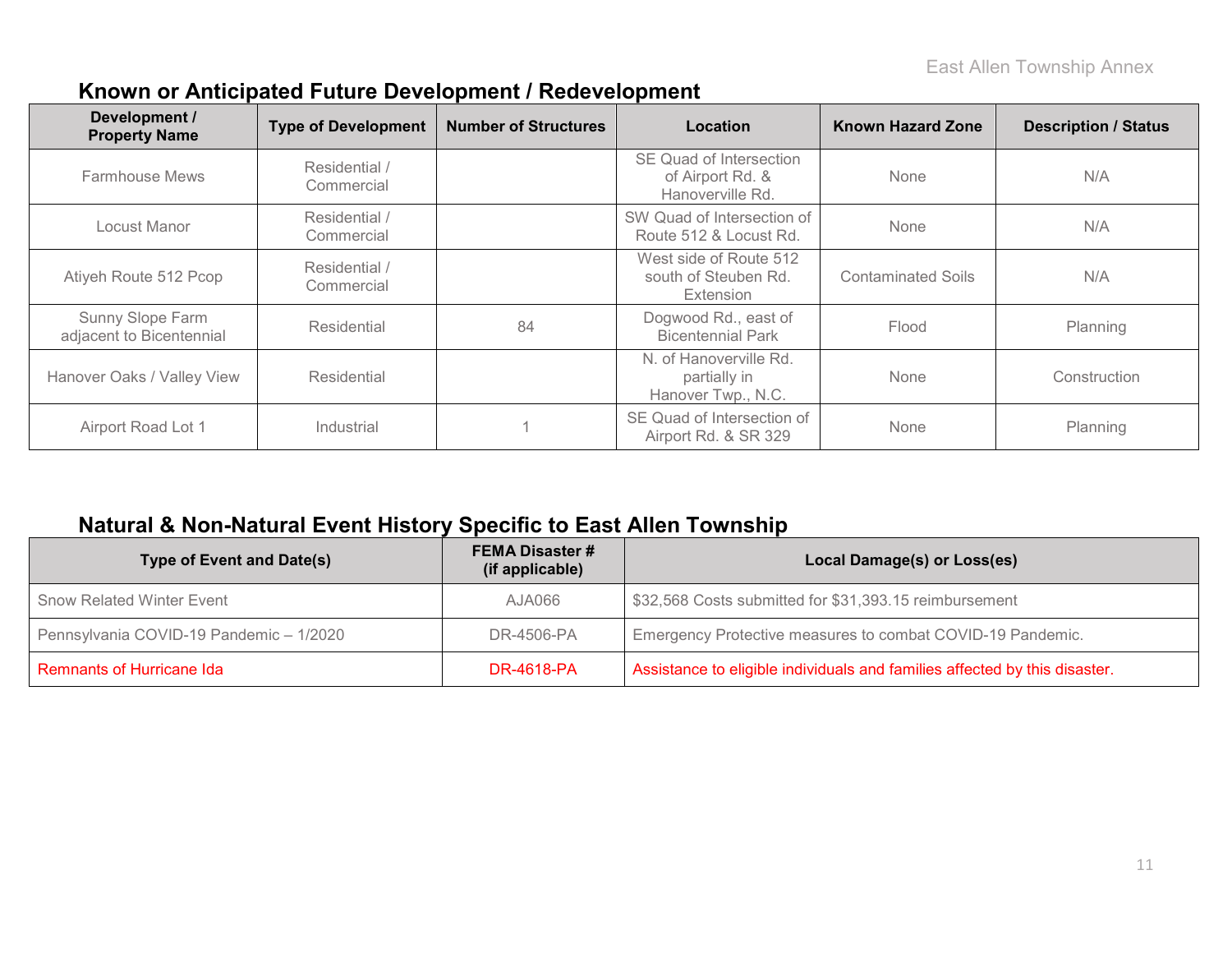# **2013 Municipal Action Plan Status**

|                         |                                                                                                                                                                                                                                                            |                            |                            | <b>Status</b> |           |              |                                                                                                                  |
|-------------------------|------------------------------------------------------------------------------------------------------------------------------------------------------------------------------------------------------------------------------------------------------------|----------------------------|----------------------------|---------------|-----------|--------------|------------------------------------------------------------------------------------------------------------------|
|                         | <b>Existing Mitigation Action</b><br>(from 2013 Hazard Mitigation Plan)                                                                                                                                                                                    | No Progress<br>nknown<br>∍ | Progress<br>$\overline{=}$ | Continuous    | Completed | Discontinued | <b>Additional Comments</b>                                                                                       |
| $\mathbf 1$             | Township engineering firm is reviewing potential mitigation activities to alleviate<br>flooding in the Bicentennial Park / Shawnee Drive / Munsee Lane / Mohawk Drive<br>/ Colony Drive area.                                                              |                            | X                          |               |           |              | Alleviate Flooding in Bicentennial Park and<br>downstream area                                                   |
| $\overline{\mathbf{2}}$ | Monocacy Creek flooding along Route 512 Project raising of the roadway and<br>railroad, replacing the bridges with a higher and longer structures.                                                                                                         | $\times$                   |                            |               |           |              | Monocacy Creek Flooding along Route 512<br>(roadway/bridge)                                                      |
| $\mathbf{3}$            | Conduct Study to determine mitigation activities to alleviate flooding in the area<br>where Monocacy Creek crosses Route 512                                                                                                                               | $\times$                   |                            |               |           |              | Study mitigation of Flooding along Route<br>512                                                                  |
| $\overline{\mathbf{4}}$ | Coordinate to determine if shutting off Keystone Cement Company quarry pumps<br>would help alleviate flooding.                                                                                                                                             | $\overline{X}$             |                            |               |           | $\times$     | Study effect of Keystone Quarry pumping<br>on local flooding. Action not carried through<br>to 2018 Action Plan. |
| 5                       | Study to mitigate Sickle Road (unimproved road) Heavy rains cause springs to<br>wash out roadway. Determine actions to prevent or minimize issue.                                                                                                          |                            |                            | $\times$      |           |              | Investigate Sickle Road Drainage                                                                                 |
| 6                       | Improvements to Snyders Church between Airport Rd. and W. Main Blvd. (Rt.<br>248). Control water flow from neighbor's property causing road shoulders to<br>wash out, debris clogging pipe under road.                                                     |                            | $\times$                   |               |           |              | Snyder's Church Road Drainage<br>Improvements                                                                    |
| $\overline{7}$          | Stone Post Rd. Culvert (unimproved stone portion of road) — Heavy rains cause<br>road surface to wash away.                                                                                                                                                |                            |                            | $\times$      |           |              | Stone Post Road Drainage Improvements                                                                            |
| 8                       | Robin Lane Culvert (unimproved road) - Heavy rains cause road surface to<br>wash away.                                                                                                                                                                     | $\times$                   |                            |               |           |              | Robin Lane Drainage Improvements                                                                                 |
| 9                       | Improvements PA Route 248, just east of the intersection with Snyders Church.<br>Water washes over roadway. Enlarge pipe.                                                                                                                                  | $\times$                   |                            |               |           |              | Route 248 East of Snyder's<br>Church Rd Culvert Replacement                                                      |
| 10                      | Improvements on PA Route 248, water comes off farmland, follows swale from<br>Robin Lane to Route 248 (at 6159 W. Main Blvd), then crosses in a pipe and over<br>the roadway as pipe cannot handle volume of water into property at 6150.<br>Enlarge pipe. | $\times$                   |                            |               |           |              | Route 248 at Robin Lane Drainage<br>Improvements                                                                 |
| 11                      | Improvements on PA Route 987, south of Locust Road and north of Jade Lane,<br>storm water comes off farmland and floods over the roadway.                                                                                                                  | $\times$                   |                            |               |           |              | Route 987 Drainage<br>Improvements South of Locust Rd                                                            |
| 12                      | Develop a traffic control plan for times when PA Route 512 is closed due to<br>flooding                                                                                                                                                                    |                            |                            |               | X         |              | Develop Traffic Control Plan for Route 512<br>Flooding. Action not carried through to 2018<br>Action Plan.       |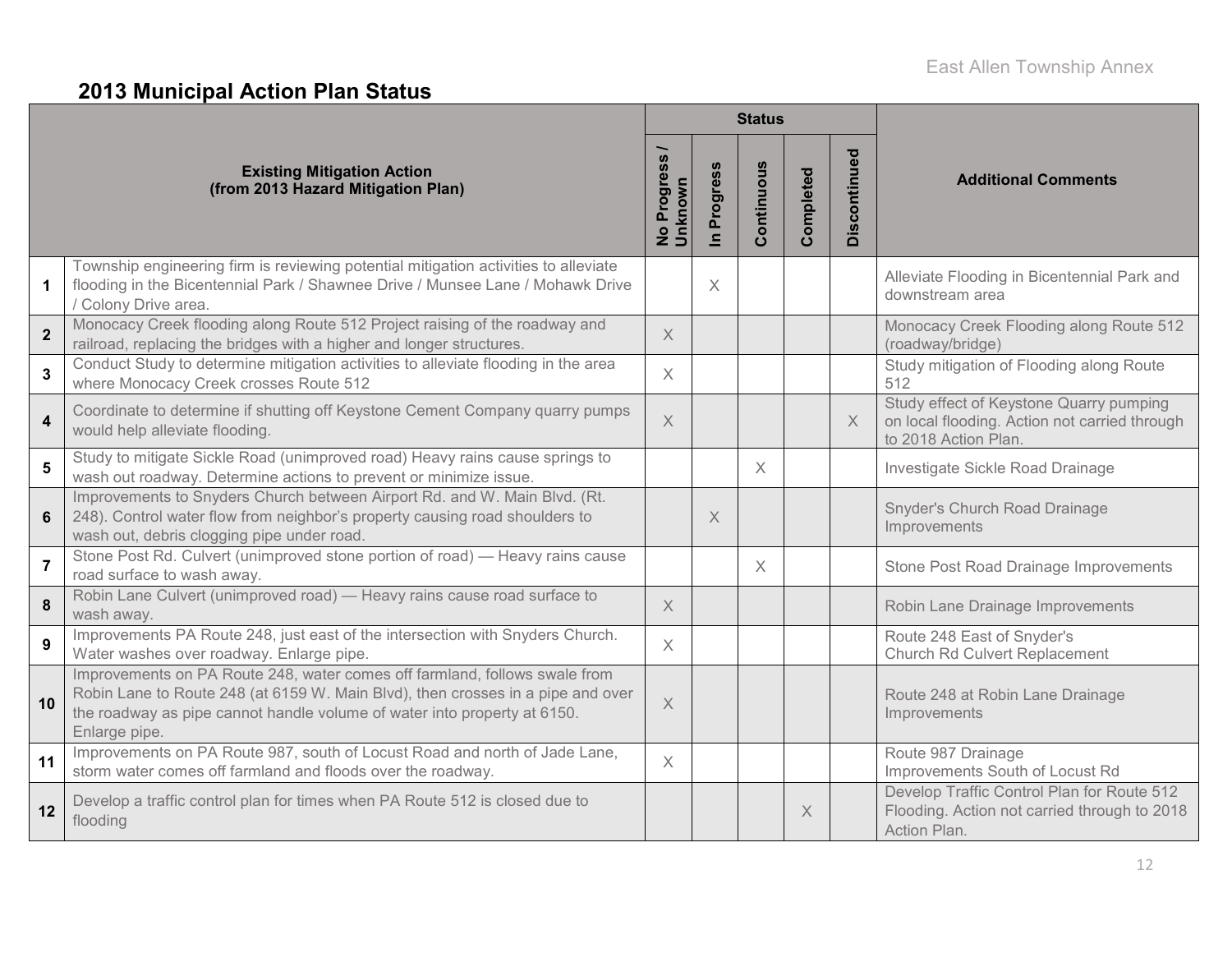#### **2013 Municipal Action Plan Status –** *continued*

|    |                                                                                                                                                                                                                                                                                                                                 |                                                                     |   | <b>Status</b>                |          |                                            |                                                                                                        |  |
|----|---------------------------------------------------------------------------------------------------------------------------------------------------------------------------------------------------------------------------------------------------------------------------------------------------------------------------------|---------------------------------------------------------------------|---|------------------------------|----------|--------------------------------------------|--------------------------------------------------------------------------------------------------------|--|
|    | <b>Existing Mitigation Action</b><br>(from 2013 Hazard Mitigation Plan)                                                                                                                                                                                                                                                         | <b>S</b><br>ğ<br><u>rog</u><br>Õ<br>൨<br>$\frac{\circ}{\mathsf{z}}$ | ත | ntinuo<br>$\circ$<br>$\circ$ | ompleted | <b>a</b><br>tinu<br><u>isc</u><br>$\Omega$ | <b>Additional Comments</b>                                                                             |  |
| 13 | Complete the implementation of the Storm Ready Program                                                                                                                                                                                                                                                                          |                                                                     |   |                              | X        |                                            | Complete Implementation of the Storm<br>Ready Plan. Action not carried through to<br>2018 Action Plan. |  |
| 14 | Employ better soil conservation practices to reduce soil erosion and water runoff.                                                                                                                                                                                                                                              |                                                                     |   | X                            |          |                                            | Employ soil conservation practices to<br>reduce erosion/runoff                                         |  |
| 15 | Make visitation of every SARA Tier II facility an annual event by the Fire<br>Department.                                                                                                                                                                                                                                       |                                                                     |   | $\times$                     |          |                                            | Annual SARA Tier II visits by Fire<br>Company                                                          |  |
| 16 | Maintain compliance with and good-standing in the NFIP including adoption and<br>enforcement of floodplain management requirements (e.g. regulating all new and<br>substantially improved construction in Special Hazard Flood Areas), floodplain<br>identification and mapping, and flood insurance outreach to the community. |                                                                     |   | Χ                            |          |                                            | Comply with NFIP adoption and<br>enforcement                                                           |  |

#### **Notes:**

**1.** Actions not carried through to the 2018 Action Plan are so noted.

**2.** To maintain National Flood Insurance Program (NFIP) compliance, actions related to the NFIP were carried through to the 2018 Action Plan even if identified by the municipality as completed.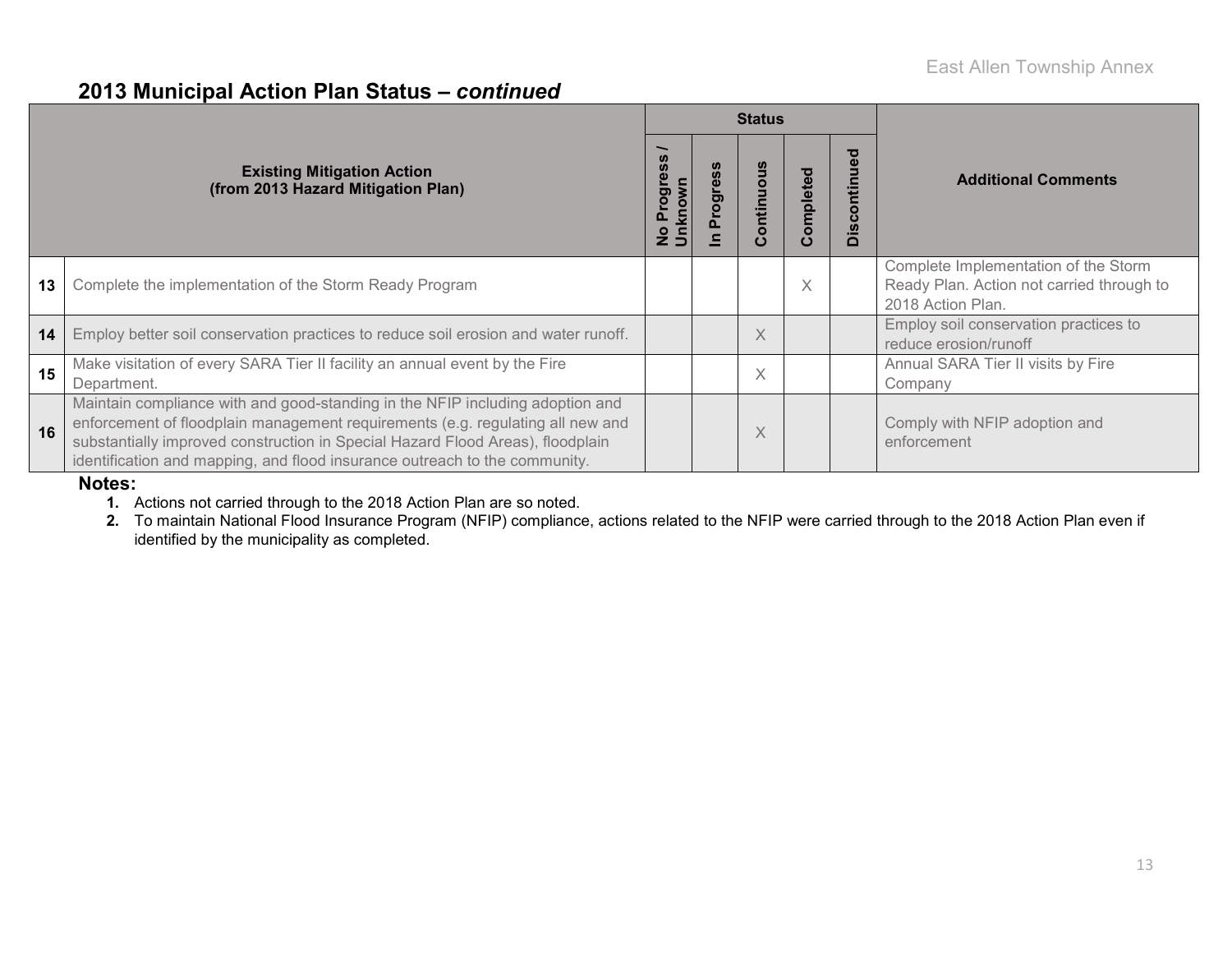# **2018 Mitigation Action Plan**

|                         | <b>Mitigation Action</b>                                                                                                                                                                                        | <b>Mitigation</b><br><b>Technique</b><br><b>Category</b> | Hazard(s)<br><b>Addressed</b> | <b>Priority</b><br>(H/M/L) | <b>Estimated</b><br>Cost | <b>Potential</b><br><b>Funding</b>                                              | <b>Lead Agency</b><br>/ Department                                  | Implementation<br><b>Schedule</b>       | <b>Applies to</b><br>New and / or<br><b>Existing</b><br><b>Structures</b> |
|-------------------------|-----------------------------------------------------------------------------------------------------------------------------------------------------------------------------------------------------------------|----------------------------------------------------------|-------------------------------|----------------------------|--------------------------|---------------------------------------------------------------------------------|---------------------------------------------------------------------|-----------------------------------------|---------------------------------------------------------------------------|
| $\mathbf{1}$            | Township engineering firm is<br>reviewing potential mitigation<br>activities to alleviate flooding in the<br>Bicentennial Park / Shawnee Drive /<br>Munsee Lane / Mohawk Drive /<br>Colony Drive area.          | Structure &<br>Infrastructure                            | Flood                         | Medium                     | High                     | <b>HMA Grants</b><br>and County<br>grant<br>opportunities;<br>Private<br>sector | Township<br>Engineering,<br>Home Owner                              | Short-term<br>(depending on<br>funding) | Existing                                                                  |
| $\mathbf 2$             | Monocacy Creek flooding along<br>Route 512 Project raising of the<br>roadway and railroad, replacing the<br>bridges with a higher and longer<br>structures.                                                     | Structure &<br>Infrastructure                            | Flood                         | High                       | High                     | HMA Grants,<br>PennDOT<br>Norfolk<br>Southern RR                                | PennDOT<br>Norfolk<br>Southern RR                                   | Long-term<br>(depending on<br>funding)  | Existing                                                                  |
| $\overline{3}$          | Conduct Study to determine<br>mitigation activities to alleviate<br>flooding in the area where<br>Monocacy Creek crosses Route 512                                                                              | Structure &<br>Infrastructure                            | Flood                         | Medium                     | High                     | Municipal and<br>Private<br>Sector                                              | Home owners                                                         | Short-term<br>(depending on<br>funding) | Existing                                                                  |
| $\overline{\mathbf{4}}$ | Study to mitigate Sickle Road<br>(unimproved road) Heavy rains<br>cause springs to wash out roadway.<br>Determine actions to prevent or<br>minimize issue.                                                      | Structure &<br>Infrastructure                            | Flood                         | Medium                     | High                     | Federal,<br>State,<br>County,<br>Municipal<br>and<br>Private<br>Sector          | <b>Public Works</b><br>with<br>oversight by<br>DEP &<br><b>NCCD</b> | Long-term<br>(depending on<br>funding)  | Existing                                                                  |
| $5\phantom{1}$          | Improvements to Snyders Church<br>between Airport Rd. and W. Main<br>Blvd. (Rt. 248). Control water flow<br>from neighbor's property causing<br>road shoulders to wash out, debris<br>clogging pipe under road. | Structure &<br>Infrastructure                            | Flood                         | Medium                     | High                     | FEMA, State,<br><b>County Grant</b><br>opportunities                            | <b>Public Works</b><br>with<br>oversight by<br>DEP &<br><b>NCCD</b> | Long-term<br>(depending on<br>funding)  | Existing                                                                  |
| $6\phantom{1}6$         | Stone Post Rd. Culvert<br>(unimproved stone portion of road)<br>- Heavy rains cause road surface<br>to wash away.                                                                                               | Structure &<br>Infrastructure                            | Flood                         | Medium                     | High                     | FEMA, State,<br><b>County Grant</b><br>opportunities                            | <b>Public Works</b><br>with<br>oversight by<br>DEP &<br><b>NCCD</b> | Long-term<br>(depending on<br>funding)  | Existing                                                                  |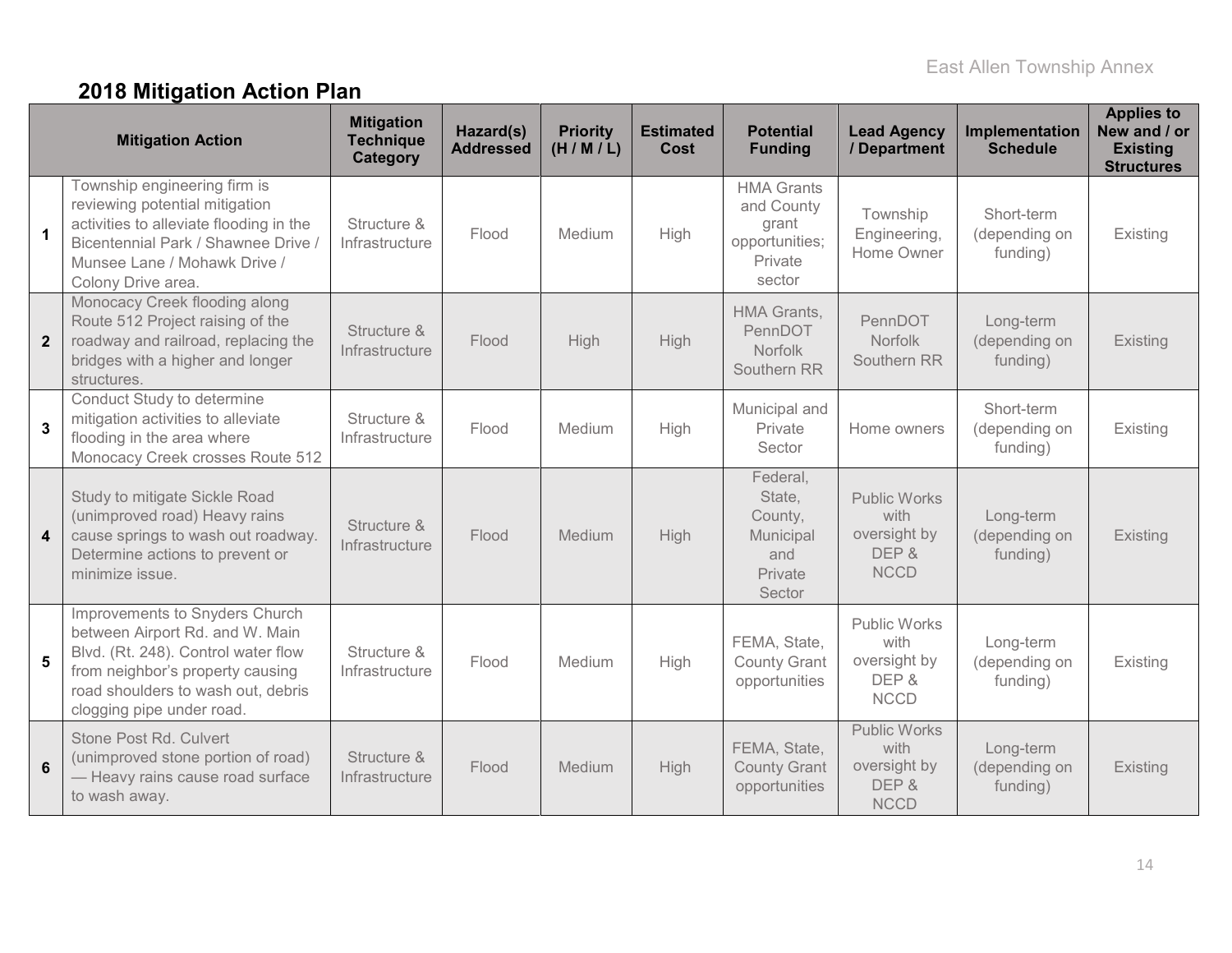# **2018 Mitigation Action Plan –** *continued*

|                | <b>Mitigation Action</b>                                                                                                                                                                                                                                                  | <b>Mitigation</b><br><b>Technique</b><br>Category | Hazard(s)<br><b>Addressed</b> | <b>Priority</b><br>(H/M/L) | <b>Estimated</b><br><b>Cost</b> | <b>Potential</b><br><b>Funding</b>                   | <b>Lead Agency</b><br>/ Department                                 | Implementation<br><b>Schedule</b>      | <b>Applies to</b><br>New and / or<br><b>Existing</b><br><b>Structures</b> |
|----------------|---------------------------------------------------------------------------------------------------------------------------------------------------------------------------------------------------------------------------------------------------------------------------|---------------------------------------------------|-------------------------------|----------------------------|---------------------------------|------------------------------------------------------|--------------------------------------------------------------------|----------------------------------------|---------------------------------------------------------------------------|
| $\overline{7}$ | Robin Lane Culvert (unimproved<br>road) — Heavy rains cause road<br>surface to wash away.                                                                                                                                                                                 | Structure &<br>Infrastructure                     | Flood                         | Medium                     | High                            | FEMA, State,<br><b>County Grant</b><br>opportunities | <b>Public Works</b><br>with oversight<br>by NCCD                   | Long-term<br>(depending on<br>funding) | Existing                                                                  |
| 8              | Improvements PA Route 248, just<br>east of the intersection with Snyders<br>Church. Water washes over<br>roadway. Enlarge pipe.                                                                                                                                           | Structure &<br>Infrastructure                     | Flood                         | Medium                     | High                            | PennDOT                                              | PennDOT                                                            | Long-term<br>(depending on<br>funding) | Existing                                                                  |
|                | Improvements on PA Route 248,<br>water comes off farmland, follows<br>swale from Robin Lane to Route<br>248 (at 6159 W. Main Blvd), then<br>crosses in a pipe and over the<br>roadway as pipe cannot handle<br>volume of water into property at<br>6150.<br>Enlarge pipe. | Structure &<br>Infrastructure                     | Flood                         | Medium                     | High                            | PennDOT                                              | PennDOT                                                            | Long-term<br>(depending on<br>funding) | Existing                                                                  |
| 10             | Improvements on PA Route 987,<br>south of Locust Road and north of<br>Jade Lane, storm water comes off<br>farmland and floods over the<br>roadway.                                                                                                                        | Structure &<br>Infrastructure                     | Flood                         | Medium                     | High                            | PennDOT                                              | PennDOT                                                            | Long-term<br>(depending on<br>funding) | Existing                                                                  |
| 11             | Employ better soil conservation<br>practices to reduce soil erosion and<br>water runoff.                                                                                                                                                                                  | Structure &<br>Infrastructure                     | Flood                         | High                       | Low                             | Private                                              | Northampton<br>County<br>Conservation<br><b>District</b><br>(NCCD) | Short-term                             | Existing                                                                  |
| 12             | Make visitation of every SARA Tier<br>Il facility an annual event by the Fire<br>Department.                                                                                                                                                                              | Education &<br>Awareness                          | All hazards                   | High                       | Low                             | Municipal<br><b>Budget</b>                           | East Allen<br>Twp. Fire<br>Dept.,<br>possibly<br><b>LEPC</b>       | Short-term                             | New &<br>Existing                                                         |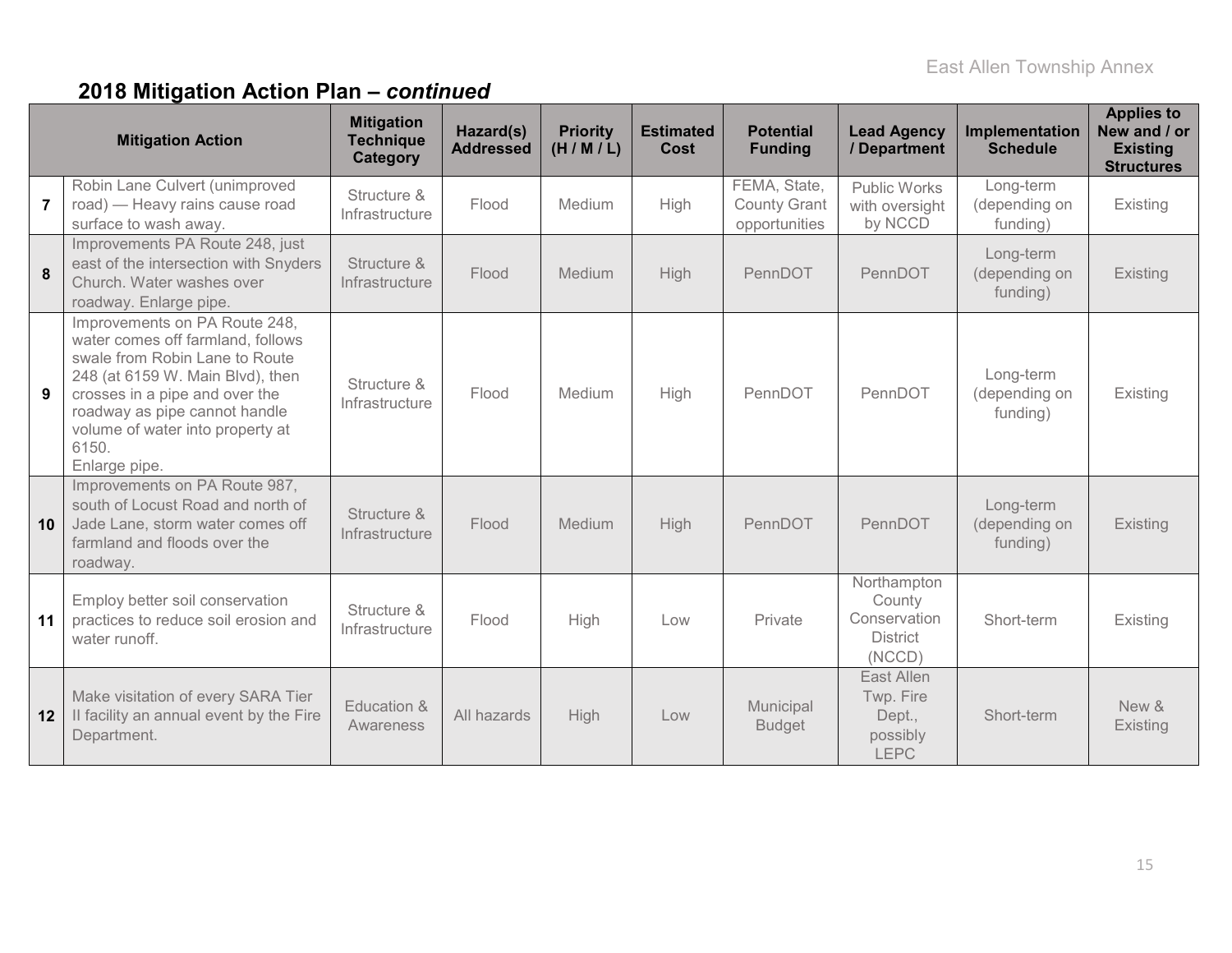# **2018 Mitigation Action Plan –** *continued*

|    | <b>Mitigation Action</b>                                                                                                                                                                                                                                                                                                                             | <b>Mitigation</b><br><b>Technique</b><br>Category | Hazard(s)<br><b>Addressed</b>                          | <b>Priority</b><br>(H/M/L) | <b>Estimated</b><br><b>Cost</b> | <b>Potential</b><br><b>Funding</b> | <b>Lead Agency</b><br>/ Department                                                                                               | Implementation<br><b>Schedule</b> | <b>Applies to</b><br>New and / or<br><b>Existing</b><br><b>Structures</b> |
|----|------------------------------------------------------------------------------------------------------------------------------------------------------------------------------------------------------------------------------------------------------------------------------------------------------------------------------------------------------|---------------------------------------------------|--------------------------------------------------------|----------------------------|---------------------------------|------------------------------------|----------------------------------------------------------------------------------------------------------------------------------|-----------------------------------|---------------------------------------------------------------------------|
| 13 | Maintain compliance with and good<br>standing in the NFIP including<br>adoption and enforcement of<br>floodplain management<br>requirements (e.g. regulating all<br>new and substantially improved<br>construction in Special Hazard<br>Flood Areas), floodplain<br>identification and mapping, and<br>flood insurance outreach to the<br>community. | Local plans &<br><b>Regulations</b>               | Flood                                                  | High                       | $Low -$<br>Medium               | Municipal<br><b>Budget</b>         | Municipality<br>(via Municipal<br>Engineer/NFIP<br>Floodplain<br>Administrator)<br>with support<br>from PEMA,<br><b>ISO FEMA</b> | Ongoing                           | New &<br>Existing                                                         |
| 14 | Coordinate with the County<br><b>Emergency Management Agency</b><br>and PA Department of Health,<br>which is responsible for setting up<br>points of distribution and providers<br>for immunizations.                                                                                                                                                | Local plans &<br>Regulations                      | Pandemic<br>and<br>Infectious<br><b>Disease</b>        | Medium                     | Low                             | Municipal<br><b>Budget</b>         | Municipality,<br>working with<br><b>County EMA</b><br>and PA<br>Department of<br>Health                                          | Ongoing                           | N/A                                                                       |
| 15 | Devise an employee vaccination<br>and immunization plan to prevent<br>an outbreak within the municipal<br>employee ranks.                                                                                                                                                                                                                            | Local plans<br>&<br>Regulations                   | Pandemic<br>and<br>Infectious<br><b>Disease</b>        | Medium                     | Low                             | Municipal<br><b>Budget</b>         | Municipality                                                                                                                     | Short-term                        | N/A                                                                       |
| 16 | Devise a municipal continuity of<br>operations plan to keep essential<br>services running in the event that a<br>significant portion of the workforce<br>is affected.                                                                                                                                                                                | Local plans<br>8<br>Regulations                   | Pandemic<br>and<br><b>Infectious</b><br><b>Disease</b> | Medium                     | Low                             | Municipal<br><b>Budget</b>         | Municipality                                                                                                                     | Short-term                        | N/A                                                                       |
| 17 | Devise a public education and<br>outreach plan regarding disease<br>prevention.                                                                                                                                                                                                                                                                      | <b>Education</b><br>& Awareness                   | Pandemic<br>and<br>Infectious<br><b>Disease</b>        | Medium                     | Low                             | Municipal<br><b>Budget</b>         | Municipality                                                                                                                     | Ongoing                           | N/A                                                                       |
| 18 | Provide education and outreach to<br>residents regarding how to prevent<br>the spread of invasive species,<br>including quarantine procedures.                                                                                                                                                                                                       | <b>Education</b><br>& Awareness                   | Invasive<br>Species                                    | High                       | Low                             | Municipal<br><b>Budget</b>         | Municipality                                                                                                                     | Ongoing                           | N/A                                                                       |